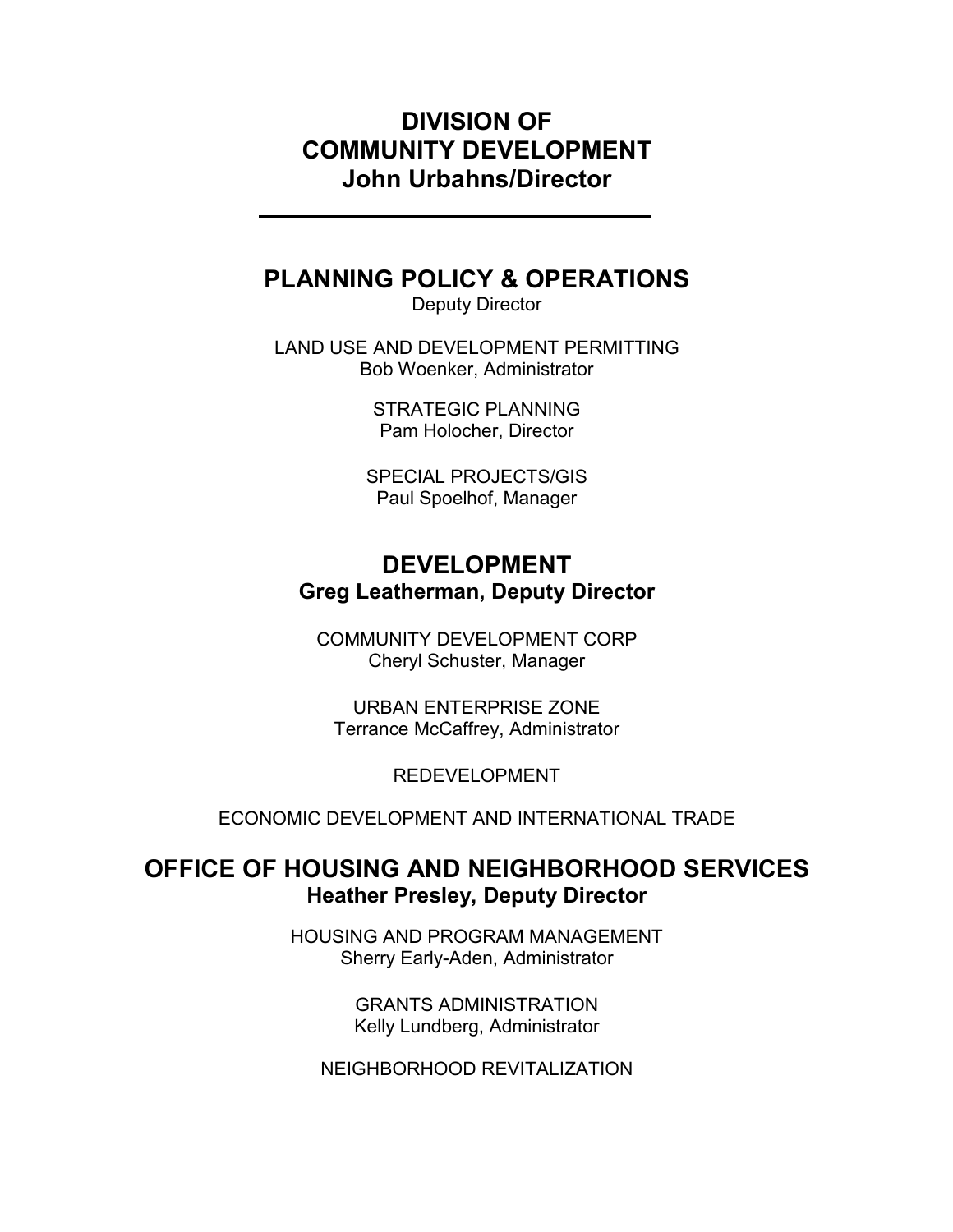Division of Community & Economic Development Index

| <b>Planning Policy &amp; Operations</b>     |  |
|---------------------------------------------|--|
| Development                                 |  |
| Office of Housing and Neighborhood Services |  |
|                                             |  |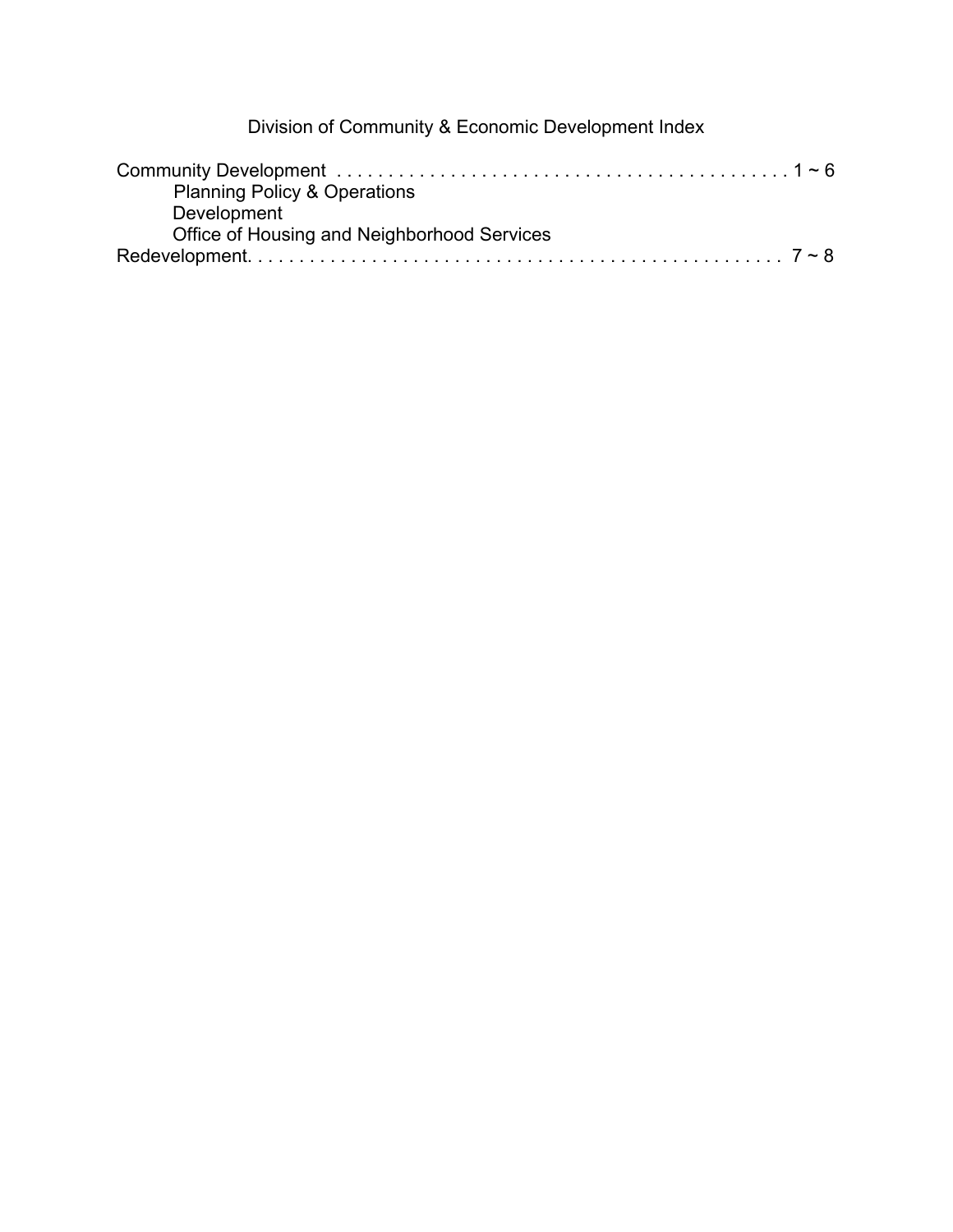## Division of Community Development

#### Vision Statement

"To foster a vibrant, prosperous and growing Fort Wayne through extraordinary community development."

#### Mission Statement

"To develop and implement creative community-based strategies to enhance economic opportunity, build strong neighborhoods, and ensure a dynamic framework for quality growth and development."

A director and three Deputy Directors oversee the nine departments comprising this division: Fiscal Management, Special Projects/GIS, Strategic Planning, the Community Development Corporation of Northeast Indiana, Redevelopment, Land Use Management and Development Permits, Housing Programs, Grants Administration, and Neighborhood Revitalization.

### Director's Office

The Director's Office provides coordination and overall direction for the Division.

### Deputy Director of Planning & Policy

Working under the Division Director, this Director oversees the implementation of integrated strategic and operational planning initiatives that enhance development opportunities and efficiencies for the City of Fort Wayne. The Deputy Director oversees the daily operations of the following departments:

#### Special Projects/GIS

The Special Projects/GIS Department provides strategic research to assist in the direction of Division resources, management of special projects and develops/leads implementation of the Division technology strategy. It provides data, analysis, and GIS support to the Division.

#### Strategic Planning

Strategic Planning works to promote good stewardship of City resources through various land and planning studies, visioning initiatives, Comprehensive Plan updates, transportation studies and the promotion for orderly, fiscally sound expansion of the City through annexation.

Historic Preservation, a sub-area within this department, manages the historic and aesthetic resources of the community, working with property owners, city agencies and other groups to coordinate improvement efforts, provide technical assistance and cost-effective design solutions.

#### Land Use Management and Development Permits

The Land Use Management and Development Permits Department performs a variety of tasks and activities in support of the City Plan Commission, Subdivision Control Committee, Board of Zoning Appeals, Hearing Officer, Sign Review Board, and the River Greenway Committee. This department is responsible for the administration and enforcement of the City Historic Preservation, Sign, Subdivision Control, and Zoning Ordinances. The department also provides and presents information as necessary to Common Council.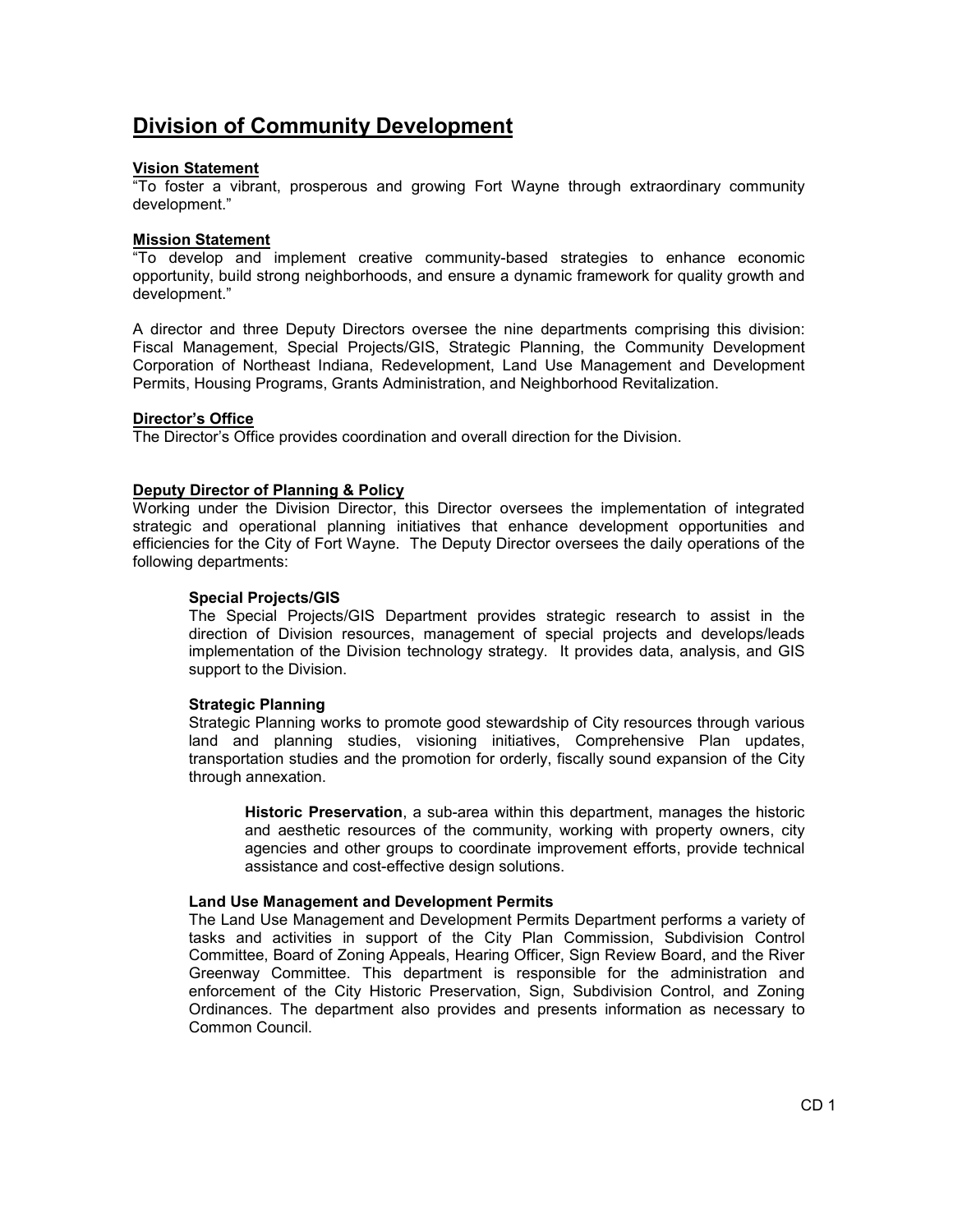### Deputy Director of Development

Working under the Division Director, this Director oversees the implementation of an aggressive development partnership between the public and private sectors. The Deputy Director oversees the following departments and provides direct liaison/support to the Fort Wayne/Allen County Economic Development Alliance and support for international trade:

#### The Community Development Corporation of Northeast Indiana

The Community Development Corporation of Northeast Indiana (CDC) is a citysponsored, 501 c (6) not-for-profit business development organization. Its primary objective is to promote the growth and development of small commercial and industrial businesses in the Fort Wayne area and a nine-county area in northeast Indiana through creative business loan programs.

#### Redevelopment

The Redevelopment Department, in conjunction with the Redevelopment Commission, promotes and implements opportunity projects, acting as a catalyst to develop areas that have shown a cessation of growth and lack of development. This is done through techniques including real estate acquisition, site preparation and/or providing public infrastructure to the site. Financing resources generally used are Tax Incremental Financing (TIF) and Redevelopment General Obligation Bonds.

### The Deputy Director of Housing and Neighborhood Services

Working under the Division Director, this Director oversees the implementation of initiatives to attract and support housing investment and reinvestment in the City to promote community development and expand access to desirable housing. The Deputy Director oversees the strategic investment of public funds in neighborhood revitalization-oriented projects and programs which leverage significantly higher levels of private investment through the following departments:

### **HANDS**

A not-for-profit Corporation organized under chapter 246 of the Indiana Acts of 1921. HANDS is a quasi-public Corporation of the city.

Housing Programs administers the City's Home Investment Partnerships Act (HOME) Program from the federal department of Housing and Urban Development (HUD).

Grants Administration administers the City's Community Development Block Grant (CDBG) and Emergency Shelter Grant (ESG) programs from the federal department of Housing and Urban Development (HUD).

Neighborhood Revitalization plans, coordinates and directs the City's neighborhood revitalization implementation program and ancillary projects.

All departments coordinate and collaborate to carry out activities in order to:

- Provide technical services and other consultant services and assistance to profit and nonprofit developers
- To serve as interim sponsor-developer/mortgagor of new or rehabilitated housing units
- To provide financial and technical assistance to owners and purchasers of real property for the purchase, restoration, reconstruction, rehabilitation and improvement of real property
- To promote, assist and fund special purpose programs, including homeownership counseling, maintenance and family budget counseling, for the strengthening of family stability, neighborhood conservation, and to combat neighborhood and community deterioration
- To foster and promote the rehabilitation of residential and mixed use properties;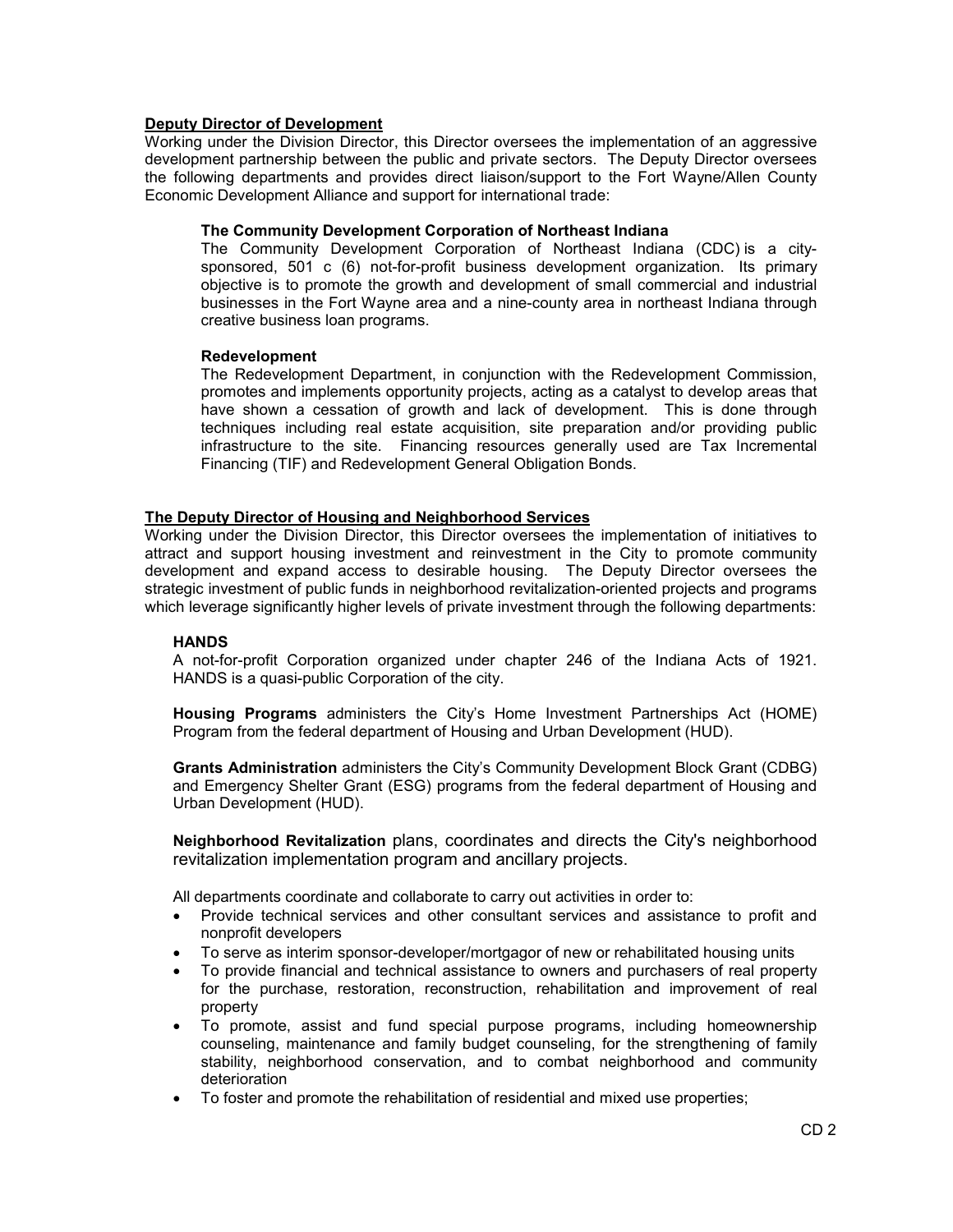- To promote the establishment of local housing sponsor, development and management organizations
- To promote education, training and counseling programs in residential housing construction and management skills for sponsors of housing, and for other persons now unskilled or semiskilled, presently employed or underemployed with emphasis on expanding employment opportunities in the home building and construction industries
- To promote responsible ownership, management and entrepreneurship in the contracting and subcontracting residential housing construction industry, with emphasis upon developing ownership ventures in urban areas, owned and operated by local residents
- To promote proven and innovative techniques, programs and attempts by private industry, financial institutions and others to design, construct, remodel and rehabilitate and finance housing of long-term durability.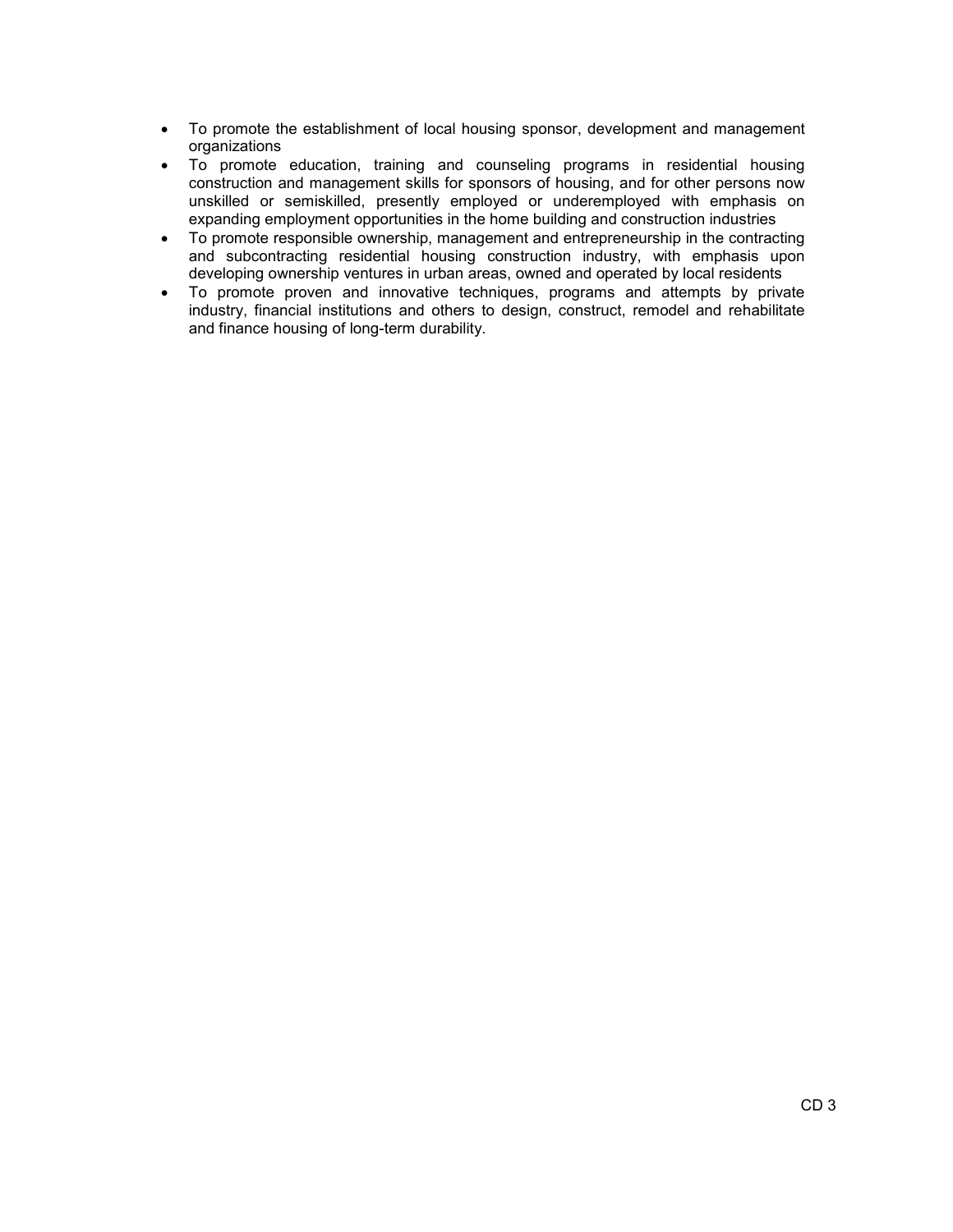#### COMMUNITY DEVELOPMENT Dept #010-008 2008 BUDGET COMPARISON

|                           | 2006<br><b>ACTUAL</b>          | 2007<br><b>APPROVED</b> |                          |      | 2008<br><b>SUBMITTED</b> |     | \$ INCREASE<br>(DECREASE)<br>FROM 2007 APPR<br>TO 2008 | <b>% CHANGE</b><br>FROM 2007 APPR<br>TO 2008 |
|---------------------------|--------------------------------|-------------------------|--------------------------|------|--------------------------|-----|--------------------------------------------------------|----------------------------------------------|
| 4111 WAGES-REG            | \$<br>$1,311,401$ \$           |                         | 1,552,172 \$             |      | 1,618,898                | \$  | 66,726                                                 | 4.30%                                        |
| 4131 PERF                 | 71,545                         |                         | 97,011                   |      | 113,323                  |     | 16,312                                                 |                                              |
| 4132 FICA                 | 97,306                         |                         | 118,741                  |      | 123,846                  |     | 5,105                                                  |                                              |
| 4134 GROUP HEALTH INSUR   | 197,774                        |                         | 255,000                  |      | 270,000                  |     | 15,000                                                 |                                              |
| 4136 UNEMPLOYMENT         | 613                            |                         | 1,552                    |      | 1,619                    |     | 67                                                     |                                              |
| 4137 WORKERS COMP         | 8,772                          |                         | 10,286                   |      | 3,257                    |     | (7,029)                                                |                                              |
| 413A PERF/FRINGE          | 39,024                         |                         | 46,565                   |      | 48,567                   |     | 2,002                                                  |                                              |
| 413R RETIREE HEALTH INSUR | 47,100                         |                         | 34,000                   |      | 45,000                   |     | 11,000                                                 |                                              |
| 4161 STLMT/SEVRNCE        | 33,248                         |                         | $\overline{\phantom{a}}$ |      | $\overline{\phantom{a}}$ |     | $\overline{\phantom{a}}$                               |                                              |
| <b>TOTAL 4100</b>         | \$<br>1,806,783                | - \$                    | 2,115,327                | \$   | 2,224,510                | \$  | 109,182                                                | 5.16%                                        |
|                           |                                |                         |                          |      |                          |     |                                                        |                                              |
| 4219 OTHR OFC SUPPL       | \$<br>18,004                   | -\$                     | 17,666                   | -\$  | 20,445                   | -\$ | 2,779                                                  |                                              |
| 4231 GASOLINE             | 852                            |                         | 2,268                    |      | 2,506                    |     | 238                                                    |                                              |
| 4299 OTHR MTLS            | 475                            |                         | 820                      |      | 540                      |     | (280)                                                  |                                              |
| <b>TOTAL 4200</b>         | \$<br>19,331                   | \$                      | 20,754                   | \$   | 23,491                   | \$  | 2,737                                                  | 13.19%                                       |
| 4311 LEGAL SRVCS          | \$<br>$\overline{\phantom{a}}$ | \$                      | 1,000                    | - \$ | 1,100                    | -\$ | 100                                                    |                                              |
| 4314 CONSULT SRVCS        | 50,743                         |                         | 106,500                  |      | 86,900                   |     | (19,600)                                               |                                              |
| 431K SEMINAR FEES         | 10,778                         |                         | 9,970                    |      | 9,135                    |     | (835)                                                  |                                              |
| 431S SOFTWARE TRAINING    | $\overline{\phantom{a}}$       |                         | 800                      |      | 1,500                    |     | 700                                                    |                                              |
| 4322 POSTAGE              | 10,827                         |                         | 8,357                    |      | 10,596                   |     | 2,239                                                  |                                              |
| 4323 TELEPHONE            | 7,123                          |                         | 7,080                    |      | 7,191                    |     | 111                                                    |                                              |
| 4324 TRAVEL               | 20,697                         |                         | 20,958                   |      | 22,213                   |     | 1,255                                                  |                                              |
| 4326 MILEAGE              | 1,154                          |                         | 2,934                    |      | 2,257                    |     | (677)                                                  |                                              |
| 432C CELL PHONE           | 2,383                          |                         | 2,400                    |      | 1,659                    |     | (741)                                                  |                                              |
| 432L LONG DISTANCE        | 650                            |                         | 1,560                    |      | 900                      |     | (660)                                                  |                                              |
| 4331 PRINTING             | 2,558                          |                         | 41,726                   |      | 17,144                   |     | (24, 582)                                              |                                              |
| 4332 PUB LEGAL            | 2,600                          |                         | 2,539                    |      | 2,956                    |     | 417                                                    |                                              |
| 4333 PHOTO/BLPRNT         | 231                            |                         | 586                      |      | 616                      |     | 30                                                     |                                              |
| 4342 LIABILITY INSUR      | 1,801                          |                         | 1,441                    |      | 1,782                    |     | 341                                                    |                                              |
| 4343 OFCL/CRIME BOND      | 189                            |                         | 186                      |      | 159                      |     | (27)                                                   |                                              |
| 4345 AUTO INSUR           | 364                            |                         | 250                      |      | 243                      |     | (7)                                                    |                                              |
| 435N STORAGE              | $\mathcal{L}^{\pm}$            |                         | $\sim$                   |      | 3,180                    |     | 3,180                                                  |                                              |
| 4363 CONT OTH REP         | 310                            |                         | 200                      |      | 150                      |     | (50)                                                   |                                              |
| 4665 JANITORAL SERVICES   | 10                             |                         | $\overline{\phantom{a}}$ |      | $\sim$                   |     | $\overline{a}$                                         |                                              |
| 4369 CONT SRVCS           | 3,107                          |                         | 3,000                    |      | 14,500                   |     | 11,500                                                 |                                              |
| 436A MAINT-HARDWARE       | 7,751                          |                         | 8,200                    |      | $\overline{\phantom{a}}$ |     | (8,200)                                                |                                              |
| 436N GARAGE NON-TARGET    | 10                             |                         | 1,651                    |      | 1,056                    |     | (595)                                                  |                                              |
| 436T GARAGE TARGET        | 4.092                          |                         | 3,816                    |      | 3,896                    |     | 80                                                     |                                              |
| 4374 OTHER EQUIP RENT     | 9,397                          |                         | 12,325                   |      | 10,537                   |     | (1,788)                                                |                                              |
| 4375 OTHR RENTAL          | 23                             |                         |                          |      |                          |     |                                                        |                                              |
| 4377 CC BLD PKG           | 1,221                          |                         | 1,200                    |      | 1,200                    |     | $ \,$                                                  |                                              |
| 4391 SUBS & DUES          | 5,003                          |                         | 6,096                    |      | 6,059                    |     | (37)                                                   |                                              |
| 4399 OTHR SRVCS           | 2,877                          |                         | 3,560                    |      | $\blacksquare$           |     | (3, 560)                                               |                                              |
| <b>TOTAL 4300</b>         | \$<br>145,899 \$               |                         | 248,335 \$               |      | 206,929                  | \$  | (41,406)                                               | $-16.67%$                                    |
|                           |                                |                         |                          |      |                          |     |                                                        |                                              |
| 4443 PUR OFFC EQP         | \$                             | \$                      | 11,459 \$                |      | 6,988 \$                 |     | (4, 471)                                               |                                              |
| 4445 PUR COMPUTER         |                                |                         | 4,000                    |      | 7,000                    |     | 3,000                                                  |                                              |
| 4446 PUR SOFTWARE         |                                |                         | 2,000                    |      | 2,000                    |     | $\overline{\phantom{a}}$                               |                                              |
| 4451 PUR FURNITURE        |                                |                         | 3,800                    |      | 3,000                    |     | (800)                                                  |                                              |
| <b>TOTAL 4400</b>         | \$<br>$\blacksquare$           | \$                      | 21,259 \$                |      | 18,988                   | \$  | (2, 271)                                               | $-10.68%$                                    |
| <b>TOTAL EXPENSES</b>     | \$<br>$1,972,013$ \$           |                         | $2,405,675$ \$           |      | $2,473,918$ \$           |     | 68,243                                                 | 2.84%                                        |
|                           |                                |                         |                          |      |                          |     |                                                        |                                              |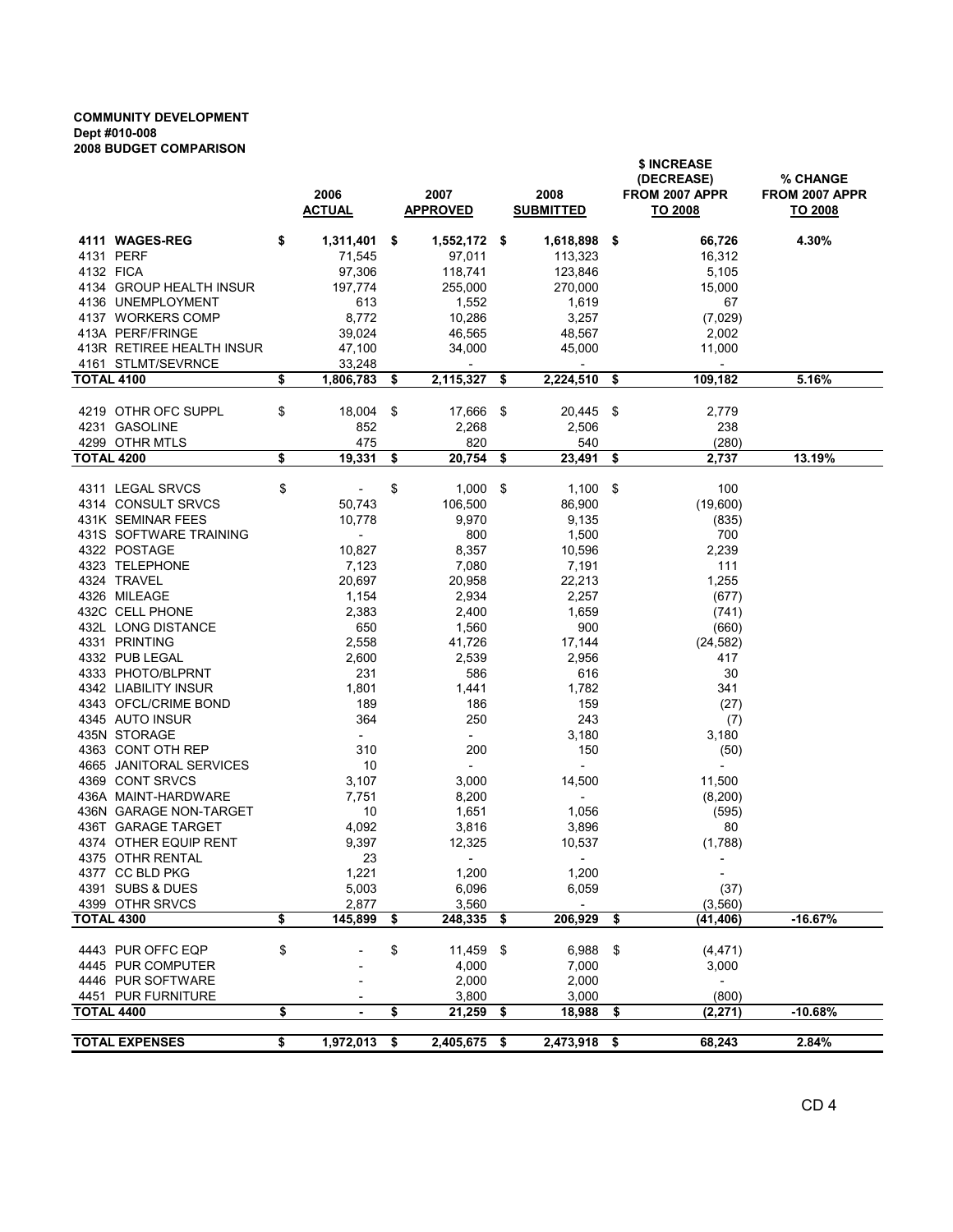|              | <b>Community Development 2008-2012 Capital Improvement Program</b> |                                                |        |                |                         |                                    |                |  |  |  |  |  |  |  |
|--------------|--------------------------------------------------------------------|------------------------------------------------|--------|----------------|-------------------------|------------------------------------|----------------|--|--|--|--|--|--|--|
|              | <b>FUNDING SOURCE CODE:</b>                                        | <b>GRP-Grant Pending</b><br>PT-Property Tax    |        |                |                         |                                    |                |  |  |  |  |  |  |  |
|              | <b>CC-Cumulative Capital Fund</b><br>LE-Lease                      | <b>RB-Revenue Bond</b>                         |        |                |                         |                                    |                |  |  |  |  |  |  |  |
|              | <b>CDBG-Community Development Block Grant</b>                      | InfraBd-Infrastructure Bond<br>ST-State Source |        |                |                         |                                    |                |  |  |  |  |  |  |  |
|              | CEDIT-Co. Economic Development Income Tax                          | <b>LRS-Local Roads &amp; Streets</b>           |        |                | <b>SU-Sewer Utility</b> |                                    |                |  |  |  |  |  |  |  |
|              | <b>CO-County Source</b>                                            | MISC-Miscellaneous                             |        |                | SWU-Stormwater Utility  |                                    |                |  |  |  |  |  |  |  |
|              | <b>FED-Federal Source</b>                                          | MVH-Motor Vehicle Highway                      |        |                |                         | <b>TIF-Tax Increment Financing</b> |                |  |  |  |  |  |  |  |
|              | <b>GOB-General Obligation Bond</b>                                 | PCBF-Park Cumulative Bldg. Fund                |        |                | <b>UF-User Fee</b>      |                                    |                |  |  |  |  |  |  |  |
|              | <b>GRA-Grant Approved</b>                                          | <b>PS-Private Source</b>                       |        |                | <b>WU-Water Utility</b> |                                    |                |  |  |  |  |  |  |  |
| Item#        | <b>Project Title &amp; Description</b>                             | <b>Funding</b>                                 |        |                | <b>Expenditure</b>      |                                    |                |  |  |  |  |  |  |  |
|              |                                                                    | <b>Source</b>                                  | 2008   | 2009           | 2010                    | 2011                               | 2012           |  |  |  |  |  |  |  |
|              | Geographic Information System (GIS) Workstations                   | PT                                             | 7,000  | 7.000          |                         |                                    | 7,000          |  |  |  |  |  |  |  |
|              |                                                                    | Admin                                          | 7.000  | 7.000          |                         |                                    | 7,000          |  |  |  |  |  |  |  |
| 2            | Printer Replacement                                                | PT                                             | 5,188  | 4,472          | ۰                       | ۰.                                 |                |  |  |  |  |  |  |  |
|              |                                                                    | Admin                                          | 4.472  | 4,472          |                         |                                    |                |  |  |  |  |  |  |  |
|              |                                                                    | Land Use                                       |        |                |                         |                                    |                |  |  |  |  |  |  |  |
|              |                                                                    | Plan                                           |        |                |                         |                                    |                |  |  |  |  |  |  |  |
|              |                                                                    | Redevelop                                      | 716    |                |                         |                                    |                |  |  |  |  |  |  |  |
|              |                                                                    | Dev                                            |        |                |                         |                                    |                |  |  |  |  |  |  |  |
| 3            | Proportionate share of GIS upgrade & server enhanceme              | PT                                             | ٠      | ٠              | 4,000                   | 4,000                              | ٠              |  |  |  |  |  |  |  |
|              |                                                                    | Admin                                          |        |                | 4.000                   | 4.000                              |                |  |  |  |  |  |  |  |
| 4            | GIS - Plotter                                                      | <b>PT</b>                                      | ۰      | $\blacksquare$ | 12,000                  |                                    | $\blacksquare$ |  |  |  |  |  |  |  |
|              |                                                                    | Admin                                          |        |                | 12,000                  |                                    |                |  |  |  |  |  |  |  |
| 5            | Software                                                           | PT                                             | 2,000  | 2,000          | 2,000                   | 2,000                              | 2,000          |  |  |  |  |  |  |  |
|              |                                                                    | Admin                                          | 2,000  | 2.000          | 2.000                   | 2,000                              | 2.000          |  |  |  |  |  |  |  |
| 6            | <b>Office Furniture</b>                                            | <b>PT</b>                                      | 3,000  | 3,000          | 3,000                   | 3,000                              | 3,000          |  |  |  |  |  |  |  |
|              |                                                                    | Admin                                          | 3,000  | 3,000          | 3,000                   | 3,000                              | 3,000          |  |  |  |  |  |  |  |
| 7            | Other                                                              | PT                                             | 1,800  | $\blacksquare$ |                         | ٠                                  | $\blacksquare$ |  |  |  |  |  |  |  |
|              |                                                                    | Admin                                          | 1,800  |                |                         |                                    |                |  |  |  |  |  |  |  |
| <b>TOTAL</b> |                                                                    |                                                | 18.988 | 16,472         | 21,000                  | 9.000                              | 12,000         |  |  |  |  |  |  |  |

## 1 Geographic Information System (GIS) Workstations<br>2008 (2) GIS @ \$3.500/ea purchased in 2004

2008 (2) GIS @ \$3,500/ea purchased in 2004<br>2009 (2) GIS @ \$3500/ea purchased in 2005

(2) GIS @ \$3500/ea purchased in 2005

2010

2011<br>2012 (2) GIS @ \$3,500/ea purchased in 2008

2008 Printer Replacement<br>2008 (2) Redev HP 1300 @ 2008 (2) Redev HP 1300 @ 358/ ea, (1) Div HP 8150 @ \$1972 Purchased in 2002, (1) DIV Color HP Laser Jet 6L @\$2500/ea<br>2009 (1) DIV Color HP Laser Jet 6L @\$2500/ea, (1) Div HP 8150 + Network Card @ \$1972 purchased in 2003 2009 (1) DIV Color HP Laser Jet 6L @\$2500/ea, (1) Div HP 8150 + Network Card @ \$1972 purchased in 2003 2010 2011 2012

# 3 Proportionate share of GIS upgrade & server enhancements<br>2010 Same

- 2010 Same<br>2011 Same
- Same

## 2012

# 4 GIS - Plotter<br>2010 (1) GIS @ \$1.

- 2010 (1) GIS @ \$12,000/ea purchased in 2005 2011
- 2012

#### 5 Software

2007-2011\$2000 Misc IE: Census Data, Acrobat, and other software updates for specific uses

#### 6 Office Furniture

2008-2011\$3000 Misc chair/furniture replacements

**7 Other**<br>2008 (2)Adr 2008 (2)Admin (1) Dev Digital Cameras @ \$600/ea purchased in 2002 2009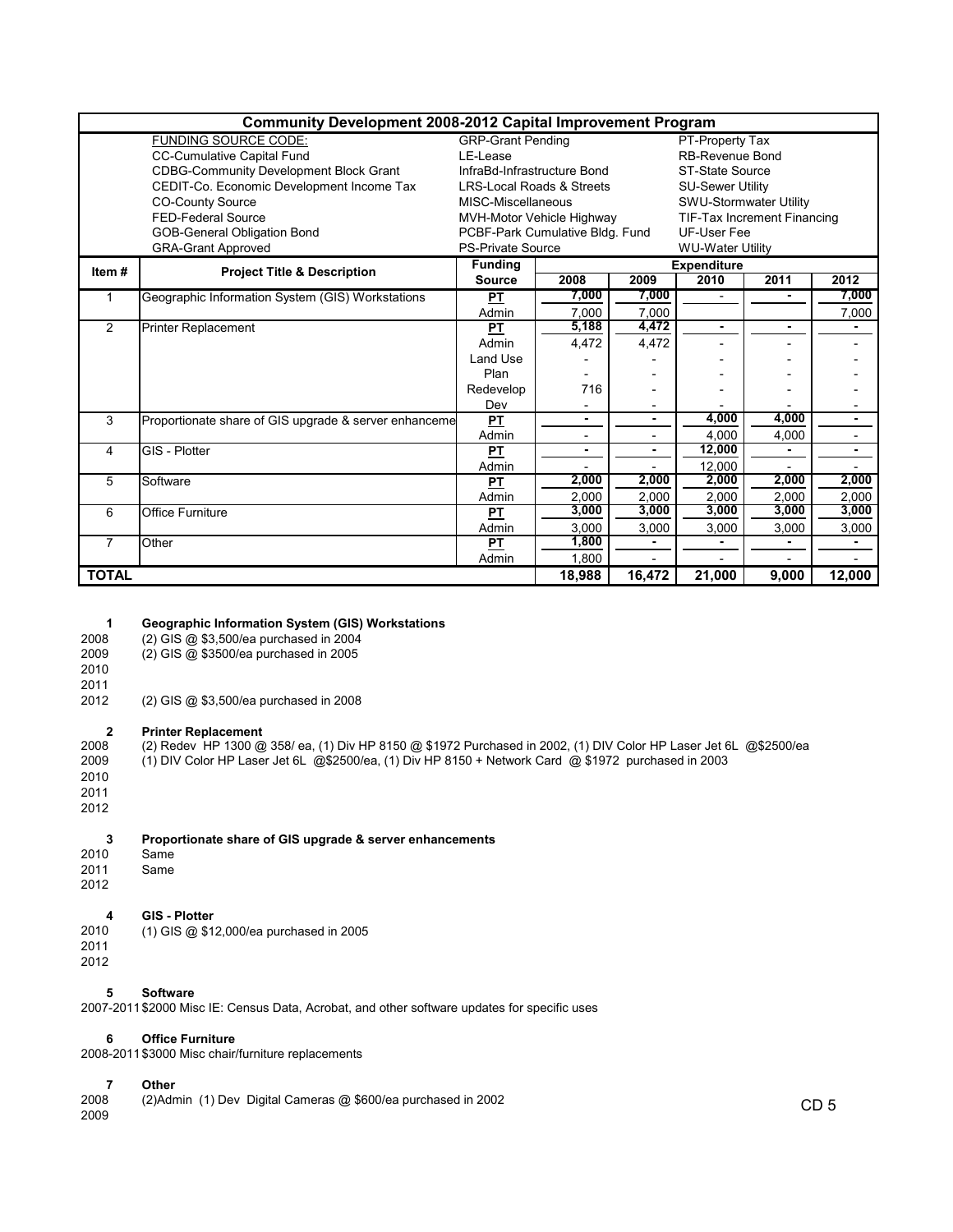#### STAFFING LEVELS COMMUNITY DEVELOPMENT BUDGETED

|                                                                                     | <b>EXEMPT</b>         |              |              |              |              |              |              |              |              |              |              |              |              |              |  |
|-------------------------------------------------------------------------------------|-----------------------|--------------|--------------|--------------|--------------|--------------|--------------|--------------|--------------|--------------|--------------|--------------|--------------|--------------|--|
| <b>CLASSIFICATION TITLE</b>                                                         | GRID/<br><b>UNION</b> | 2000         | 2001         | 2002         | 2003         | 2004         | 2005         | 2006         | 2007         | 2008         | 2009         | 2010         | 2011         | 2012         |  |
|                                                                                     |                       |              |              |              |              |              |              |              |              |              |              |              |              |              |  |
| <b>CIVIL CITY FUNDED</b>                                                            |                       |              |              |              |              |              |              |              |              |              |              |              |              |              |  |
| Director of Community Development                                                   |                       | 0.38         | 0.29         | 0.53         | 0.80         | 0.96         | 1.00         | 1.00         | 1.00         | 1.00         | 1.00         | 1.00         | 1.00         | 1.00         |  |
| Deputy Director                                                                     | H                     | 0.00         | 0.00         | 0.00         | 0.00         | 0.00         | 0.00         | 0.00         | 2.50         | 2.50         | 2.50         | 2.50         | 2.50         | 2.50         |  |
| Director of Planning                                                                | H                     | 0.50         | 0.50         | 1.50         | 1.50         | 0.75         | 0.75         | 0.83         | 1.00         | 1.00         | 1.00         | 1.00         | 1.00         | 1.00         |  |
| Community Development Administrator                                                 | G                     | 0.00         | 0.00         | 0.00         | 0.00         | 0.00         | 0.00         | 0.00         | 2.00         | 3.00         | 3.00         | 3.00         | 3.00         | 3.00         |  |
| Community Development Manager                                                       | G                     | 0.00         | 0.00         | 0.00         | 0.00         | 0.00         | 0.00         | 0.00         | 5.00         | 4.00         | 4.00         | 4.00         | 4.00         | 4.00         |  |
| Community Development Specialist                                                    | Ε                     | 0.00         | 0.00         | 0.00         | 0.00         | 0.00         | 0.00         | 0.00         | 12.50        | 12.50        | 12.50        | 12.50        | 12.50        | 12.50        |  |
| Administrative Assistant                                                            | A                     | 0.00         | 0.00         | 0.00         | 0.00         | 0.00         | 0.00         | 0.00         | 4.00         | 3.00         | 3.00         | 3.00         | 3.00         | 3.00         |  |
| and Use / Office Coordinator                                                        | 10/IAN                | 1.00         | 1.00         | 1.00         | 1.00         | 1.00         | 1.00         | 1.00         | 1.00         | 1.00         | 1.00         | 1.00         | 1.00         | 1.0(         |  |
| and Use / Office Asst. Coordinator                                                  | 8/IAM                 | 1.00         | 1.00         | 1.00         | 1.00         | 1.00         | 1.00         | 1.00         | 1.00         | 1.00         | 1.00         | 1.00         | 1.00         | 1.00         |  |
|                                                                                     | IJ                    | 1.00         | 1.00         | 1.00         | 1.00         | 0.00         | 0.00         | 0.00         | 0.00         | 0.0(         | 0.0(         | 0.00         | 0.00         | 0.00         |  |
| Director - Economic Development<br>Deputy Director - Development                    | н                     | 0.00         | 0.00         | 0.00         | 0.00         | 1.00         | 1.00         | 1.00         | 0.00         | 0.00         | 0.00         | 0.00         | 0.00         | 0.00         |  |
| Deputy Director - Housing & Neigh Serv                                              | H                     | 0.00         | 0.00         | 0.00         | 0.00         | 0.00         | 1.00         | 0.65         | 0.00         | 0.00         | 0.00         | 0.00         | 0.00         | 0.00         |  |
|                                                                                     | G                     | 0.50         | 0.50         | 0.50         | 0.50         | 0.25         | 0.55         | 1.00         | 0.00         | 0.00         | 0.00         | 0.00         | 0.00         | 0.00         |  |
| iscal Manager                                                                       | Έ                     | 1.00         | 0.75         | 0.70         | 0.70         | 0.20         | 0.30         | 0.00         | 0.00         | 0.00         | 0.00         | 0.00         | 0.00         | 0.00         |  |
| Financial Accountant                                                                | $\overline{A}$        | 1.00         | 0.25         | 0.25         | 0.25         | 0.25         | 0.50         |              | 0.00         | 0.00         | 0.00         | 0.00         | 0.00         | 0.0(         |  |
| Administrative Asst                                                                 | Α                     | 0.00         | 0.33         | 0.34         | 0.34         | 0.34         | 0.25         | 1.00<br>0.50 | 0.00         | 0.00         | 0.00         | 0.00         | 0.00         | 0.00         |  |
| Executive Secretary                                                                 | G                     | 0.00         | 0.00         | 0.00         | 0.00         | 1.00         | 1.00         | 1.00         | 0.00         | 0.00         | 0.00         | 0.00         | 0.00         | 0.00         |  |
| CD Administrator - Land Use & Permitting<br>CD Administrator - GIS/Special Projects | G                     | 0.00         | 0.00         | 0.00         | 0.00         | 0.75         | 0.60         | 1.00         | 0.00         | 0.00         | 0.00         | 0.00         | 0.00         | 0.00         |  |
|                                                                                     | G                     | 3.00         | 3.00         | 2.00         | 2.00         | 1.75         | 1.50         | 1.33         | 0.00         | 0.00         | 0.00         | 0.00         | 0.00         | 0.00         |  |
| CD Manager - Planner III                                                            | G                     | 1.00         | 1.00         | 1.00         | 1.00         | 1.00         | 1.00         | 1.00         | 0.00         | 0.00         | 0.00         | 0.00         | 0.00         | 0.00         |  |
| CD Manager - Business Development                                                   | G                     | 0.00         | 1.00         | 1.00         | 1.00         | 1.00         | 1.00         | 1.00         | 0.00         | 0.00         | 0.00         | 0.00         | 0.00         | 0.00         |  |
| CD Manager - Manager International Trade<br>CD Specialist - Planner II              | Ε                     | 5.50         | 3.00         | 4.00         | 4.00         | 4.75         | 5.50         | 5.67         | 0.00         | 0.00         | 0.00         | 0.00         | 0.00         | 0.00         |  |
|                                                                                     | Ε                     | 1.00         | 1.00         | 0.50         | 0.50         | 0.75         | 0.00         | 0.00         | 0.00         | 0.00         | 0.00         | 0.00         | 0.00         | 0.00         |  |
| CD Specialist - Historic Preservation/Planner II                                    | E                     |              |              |              |              |              |              |              | 0.00         | 0.00         | 0.00         | 0.00         | 0.00         | 0.00         |  |
| CD Specialist - Planner *                                                           |                       | 6.67<br>0.00 | 8.34<br>0.00 | 3.00         | 3.00<br>0.50 | 4.00<br>0.75 | 2.75<br>0.75 | 3.83         | 0.00         | 0.00         | 0.00         | 0.00         | 0.00         | 0.00         |  |
| CD Specialist - Historic Preservation Asst./Planner I                               | Ε<br>E                | 0.00         | 0.00         | 0.50<br>0.00 | 0.00         | 0.00         | 1.00         | 0.83<br>1.00 | 0.00         | 0.00         | 0.00         | 0.00         | 0.00         | 0.00         |  |
| CD Specialist - GIS/Special Projects                                                | $\mathbf{I}$          | 0.00         | 0.00         | 0.00         | 0.00         | 0.00         | 0.00         | 0.00         | 0.00         | 0.00         | 0.00         | 0.00         | 0.00         | 0.00         |  |
| Sr Econ Development Development Specialist                                          | E                     | 2.00         | 2.00         | 1.00         | 1.00         | 1.00         | 0.00         | 0.00         | 0.00         | 0.00         | 0.00         | 0.00         | 0.00         | 0.00         |  |
| Economic Development Specialist                                                     | D                     | 1.00         | 1.00         | 1.00         | 1.00         | 1.00         | 0.00         | 0.00         | 0.00         | 0.00         | 0.00         | 0.00         | 0.00         | 0.00         |  |
| Asst. Business Dev. Specialist                                                      |                       |              |              |              |              | 1.75         | 1.75         |              | 0.00         | 0.00         | 0.00         | 0.00         | 0.00         | 0.00         |  |
| Administrative Asst                                                                 | A                     | 1.75         | 1.75         | 2.00         | 2.00         |              |              | 1.83         |              |              |              |              |              |              |  |
| Executive Secretary                                                                 | Α<br>G                | 0.50         | 0.50         | 0.33         | 0.33         | 0.33         | 0.50<br>1.00 | 0.50         | 0.00<br>0.00 | 0.00<br>0.00 | 0.00<br>0.00 | 0.00<br>0.00 | 0.00<br>0.00 | 0.00<br>0.00 |  |
| CD Administrator - CDC                                                              | E                     | 1.00         | 1.00         | 1.00<br>1.50 | 1.00<br>1.50 | 1.00<br>1.00 | 0.50         | 1.00<br>0.50 | 0.00         | 0.00         | 0.00         | 0.00         | 0.00         | 0.00         |  |
| CD Specialist - CDC Finance<br>CD Administrator - UEA                               | G                     | 1.50<br>0.25 | 1.50<br>0.25 | 0.25         | 0.25         | 0.25         | 0.00         | 0.00         | 0.00         | 0.00         | 0.00         | 0.00         | 0.00         | 0.00         |  |
|                                                                                     |                       |              |              |              |              |              |              |              |              |              |              |              |              |              |  |
| <b>SUBTOTAL CIVIL CITY FUNDED</b>                                                   |                       |              |              |              |              |              |              |              |              |              |              |              |              |              |  |
|                                                                                     |                       | 31.55        | 30.96        | 25.90        | 26.17        | 27.83        | 26.20        | 28.48        | 30.00        | 29.00        | 29.00        | 29.00        | 29.00        | 29.00        |  |
|                                                                                     |                       |              |              |              |              |              |              |              |              |              |              |              |              |              |  |
| <b>GRANT FUNDED</b>                                                                 |                       |              |              |              |              |              |              |              |              |              |              |              |              |              |  |
| CDC                                                                                 |                       | 1.50         | 1.50         | 1.50         | 1.50         | 2.00         | 2.50         | 2.50         | 2.50         | 2.50         | 2.50         | 2.50         | 2.50         | 2.50         |  |
| <b>CDBG</b>                                                                         |                       | 19.70        | 19.29        | 20.85        | 19.93        | 18.27        | 17.20        | 15.02        | 14.50        | 15.50        | 15.50        | 15.50        | 15.50        | 15.50        |  |
| SUBTOTAL GRANT FUNDED                                                               |                       | 21.20        | 20.79        | 22.35        | 21.43        | 20.27        | 19.70        | 17.52        | 17.00        | 18.00        | 18.00        | 18.00        | 18.00        | 18.00        |  |
|                                                                                     |                       |              |              |              |              |              |              |              |              |              |              |              |              |              |  |
| TOTAL COMMUNITY DEVELOPMENT DIVISION                                                |                       |              |              |              |              |              |              |              |              |              |              |              |              |              |  |
|                                                                                     |                       | 52.75        | 51.75        | 48.25        | 47.60        | 48.10        | 45.90        | 46.00        | 47.00        | 47.00        | 47.00        | 47.00        | 47.00        | 47.00        |  |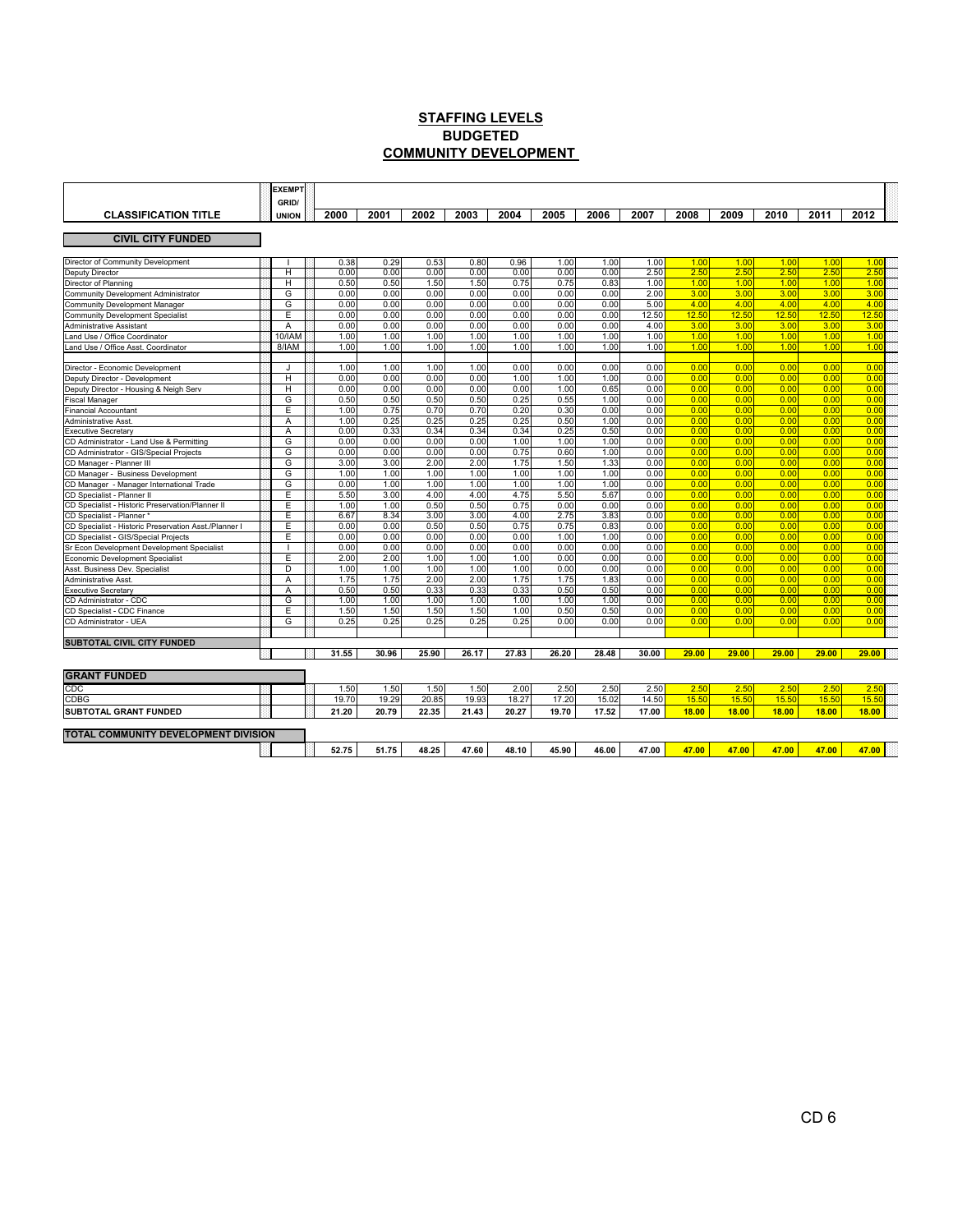## REDEVELOPMENT Dept # 123-123-OFFC

| <b>2008 BUDGET COMPARISON</b> |                           | 2006<br><b>ACTUAL</b> |                |      | 2007<br><b>APPROVED</b>  |      | 2008<br><b>SUBMITTED</b> |                      | \$ INCREASE<br>(DECREASE)<br>FROM 2007 APPR<br><b>TO 2008</b> | % CHANGE<br>FROM 2007 APPR<br><b>TO 2008</b> |
|-------------------------------|---------------------------|-----------------------|----------------|------|--------------------------|------|--------------------------|----------------------|---------------------------------------------------------------|----------------------------------------------|
| 4111                          | <b>WAGES-REG</b>          | \$                    | 241,249 \$     |      | 318,538                  | - \$ | 385,263                  | \$                   | 66,726                                                        | 20.95%                                       |
| 4121                          | <b>VACATION PAY</b>       |                       | 26,894         |      |                          |      |                          |                      |                                                               |                                              |
|                               | <b>TOTAL WAGES</b>        | \$                    | 268,143 \$     |      | 318,538 \$               |      | 385,263 \$               |                      | 66,726                                                        | 20.95%                                       |
| 4131                          | <b>PERF</b>               |                       | 14,747         |      | 20,096                   |      | 26,968                   |                      | 6,872                                                         |                                              |
| 4132                          | <b>FICA</b>               |                       | 19,130         |      | 24,598                   |      | 29,473                   |                      | 4,875                                                         |                                              |
| 4134                          | <b>GROUP HEALTH INSUR</b> |                       | 47,100         |      | 51,000                   |      | 63,000                   |                      | 12,000                                                        |                                              |
| 4136                          | <b>UNEMPLOYMENT</b>       |                       | 156            |      | 322                      |      | 385                      |                      | 64                                                            |                                              |
| 4137                          | <b>WORKERS COMP</b>       |                       | 672            |      | 432                      |      | 521                      |                      | 89                                                            |                                              |
| 413A                          | <b>PERF/FRINGE</b>        |                       | 8,044          |      | 9,646                    |      | 11,558                   |                      | 1,912                                                         |                                              |
| 413R                          | <b>RETIREE INSURANCE</b>  |                       |                |      | 8,500                    |      | 9,000                    |                      | 500                                                           |                                              |
| <b>TOTAL 4100</b>             |                           | \$                    | 357,992        | \$   | 433,131                  | \$   | 526,168 \$               |                      | 93,037                                                        | 21.48%                                       |
| 4219                          | OTHR OFFC SUPPL           | \$                    | 266            | \$   | 300                      | \$   | 300                      | $\pmb{\mathfrak{z}}$ |                                                               |                                              |
| <b>TOTAL 4200</b>             |                           | \$                    | 266            | \$   | 300                      | \$   | 300                      | \$                   | $\blacksquare$                                                | 0.00%                                        |
|                               |                           |                       |                |      |                          |      |                          |                      |                                                               |                                              |
| 4311                          | <b>LEGAL SRVCS</b>        | \$                    | 4,935          | - \$ | 14,000 \$                |      | 14,000 \$                |                      |                                                               |                                              |
| 4314                          | <b>CONSULT SRVCS</b>      |                       | $\blacksquare$ |      | 1,000                    |      | 1,000                    |                      |                                                               |                                              |
| 431K                          | <b>SEMINAR FEES</b>       |                       | 4,055          |      | 3,395                    |      | 4,410                    |                      | 1,015                                                         |                                              |
| 4324                          | <b>TRAVEL</b>             |                       | 7,460          |      | 7,610                    |      | 9,131                    |                      | 1,521                                                         |                                              |
| 4326                          | <b>MILEAGE</b>            |                       | 305            |      | 400                      |      | 400                      |                      |                                                               |                                              |
| 4331                          | <b>PRINTING</b>           |                       | 260            |      | 300                      |      | 493                      |                      | 193                                                           |                                              |
| 4332                          | <b>PUB LEGAL</b>          |                       | 160            |      | 300                      |      | 450                      |                      | 150                                                           |                                              |
| 4333                          | PHOTO/BLPRNT              |                       | $\mathbf{1}$   |      | 70                       |      | 70                       |                      | $\overline{\phantom{a}}$                                      |                                              |
| 4341                          | <b>PROPERTY INSUR</b>     |                       | 952            |      | 952                      |      | $\overline{\phantom{0}}$ |                      | (952)                                                         |                                              |
| 4342                          | <b>LIABILITY INSUR</b>    |                       |                |      | 264                      |      | 334                      |                      | 70                                                            |                                              |
| 4343                          | OFCL/CRIME BOND           |                       |                |      | $\blacksquare$           |      | 30                       |                      | 30                                                            |                                              |
| 4345                          | <b>AUTO INSUR</b>         |                       |                |      | 96                       |      | 108                      |                      | 12                                                            |                                              |
| 435M                          | <b>MOVING COSTS</b>       |                       |                |      | 3,000                    |      | $\overline{\phantom{a}}$ |                      | (3,000)                                                       |                                              |
| 4377                          | <b>CC BLD PKG</b>         |                       | 125            |      | $\overline{\phantom{a}}$ |      |                          |                      |                                                               |                                              |
| 4391                          | <b>SUBS &amp; DUES</b>    |                       | 480            |      | 1,521                    |      | 1,456                    |                      | (65)                                                          |                                              |
| 4399                          | OTHR SRVCS                |                       | 263            |      | 615                      |      | 120                      |                      | (495)                                                         |                                              |
| <b>TOTAL 4300</b>             |                           | \$                    | 18,996         | - \$ | 33,523                   | \$   | 32,002                   | - \$                 | (1,521)                                                       | $-4.54%$                                     |
| 4443                          | PUR OFFC EQP              | \$                    |                | \$   |                          | \$   |                          | \$                   |                                                               |                                              |
| <b>TOTAL 4400</b>             |                           | \$                    | $\blacksquare$ | \$   | $\overline{\phantom{a}}$ | \$   | $\blacksquare$           | \$                   | $\blacksquare$                                                | $\blacksquare$                               |
|                               |                           |                       |                |      |                          |      |                          |                      |                                                               |                                              |
|                               | <b>TOTAL EXPENSES</b>     | \$                    | 377,254        | \$   | 466,954                  | \$   | 558,470                  | \$                   | 91,517                                                        | 19.60%                                       |
|                               |                           |                       |                |      |                          |      |                          |                      |                                                               |                                              |